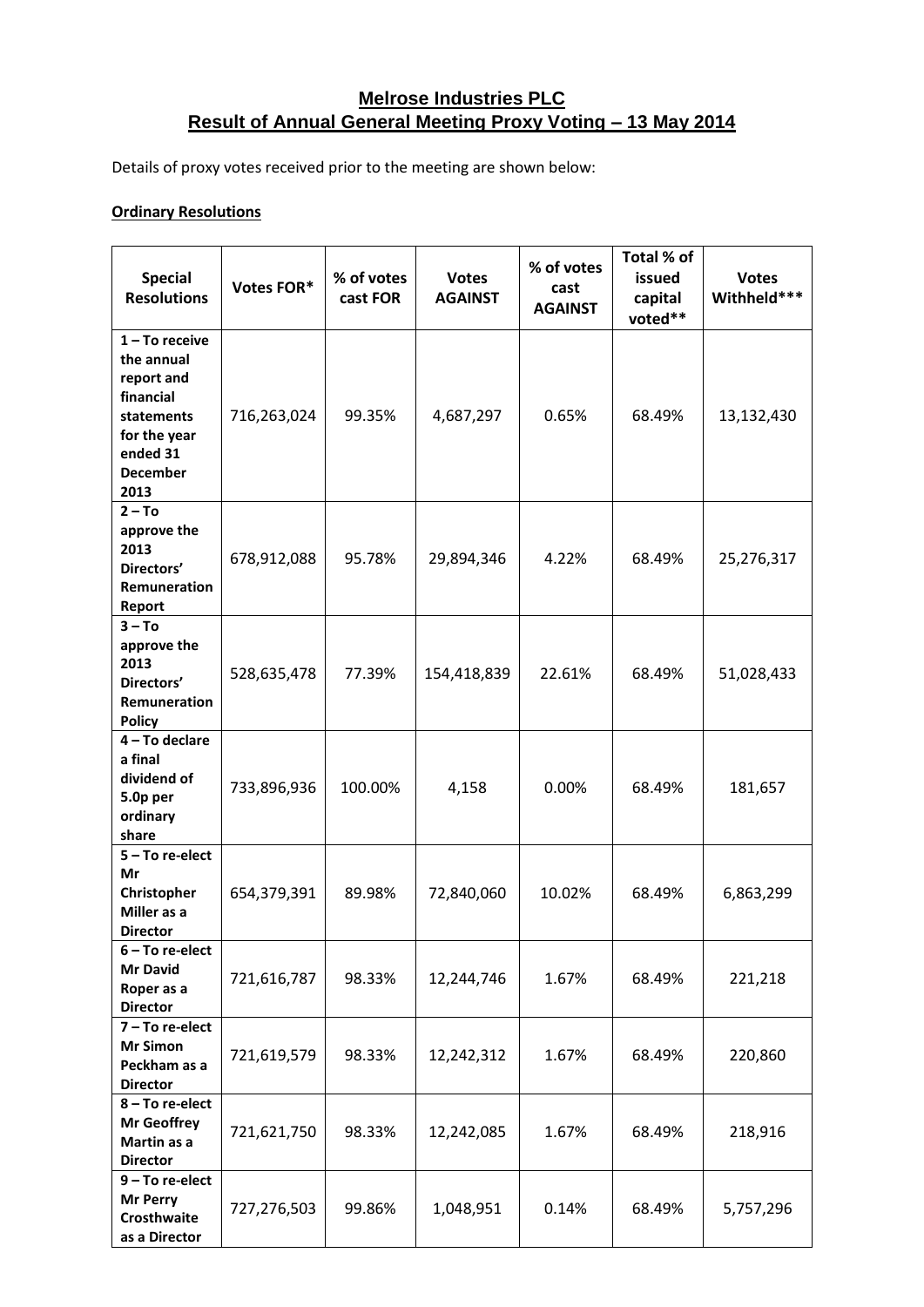| $10 - To re-$<br>elect Mr John<br>Grant as a<br><b>Director</b>                                 | 732,830,119 | 99.86% | 1,029,586  | 0.14% | 68.49% | 223,116   |
|-------------------------------------------------------------------------------------------------|-------------|--------|------------|-------|--------|-----------|
| $11 - To re-$<br>elect Mr<br><b>Justin Dowley</b><br>as a Director                              | 725,533,583 | 99.77% | 1,665,686  | 0.23% | 68.49% | 6,883,481 |
| 12 - To elect<br><b>Ms Liz Hewitt</b><br>as a Director<br>of the<br>Company                     | 732,015,115 | 99.76% | 1,754,350  | 0.25% | 68.49% | 313,355   |
| 13 - To re-<br>appoint<br><b>Deloitte LLP</b><br>as auditor of<br>the Company                   | 720,232,452 | 99.04% | 7,006,298  | 0.96% | 68.49% | 6,844,000 |
| $14 - To$<br>authorise the<br><b>Directors to</b><br>determine the<br>auditor's<br>remuneration | 728,277,872 | 99.27% | 5,339,590  | 0.73% | 68.49% | 465,288   |
| $15 - To$ renew<br>authority<br>given to<br><b>Directors to</b><br>allot shares                 | 721,938,549 | 98.62% | 10,069,427 | 1.38% | 68.49% | 2,074,775 |

## **Special Resolutions**

| $16 - To give$<br><b>Directors</b><br>authority to<br>allot equity<br>securities<br>without<br>application<br>of pre-<br>emption<br>rights                             | 733,426,870 | 99.95% | 382,917    | 0.05% | 68.49% | 272,964 |
|------------------------------------------------------------------------------------------------------------------------------------------------------------------------|-------------|--------|------------|-------|--------|---------|
| $17 - To$<br>authorise<br>market<br>purchases of<br>shares                                                                                                             | 733,182,760 | 99.91% | 684,905    | 0.09% | 68.49% | 215,086 |
| $18 - To$<br>approve the<br>calling of a<br>general<br>meeting<br>other than<br>an Annual<br>General<br><b>Meeting on</b><br>not less than<br>14 clear<br>days' notice | 694,703,319 | 94.66% | 39,186,808 | 5.34% | 68.49% | 192,624 |